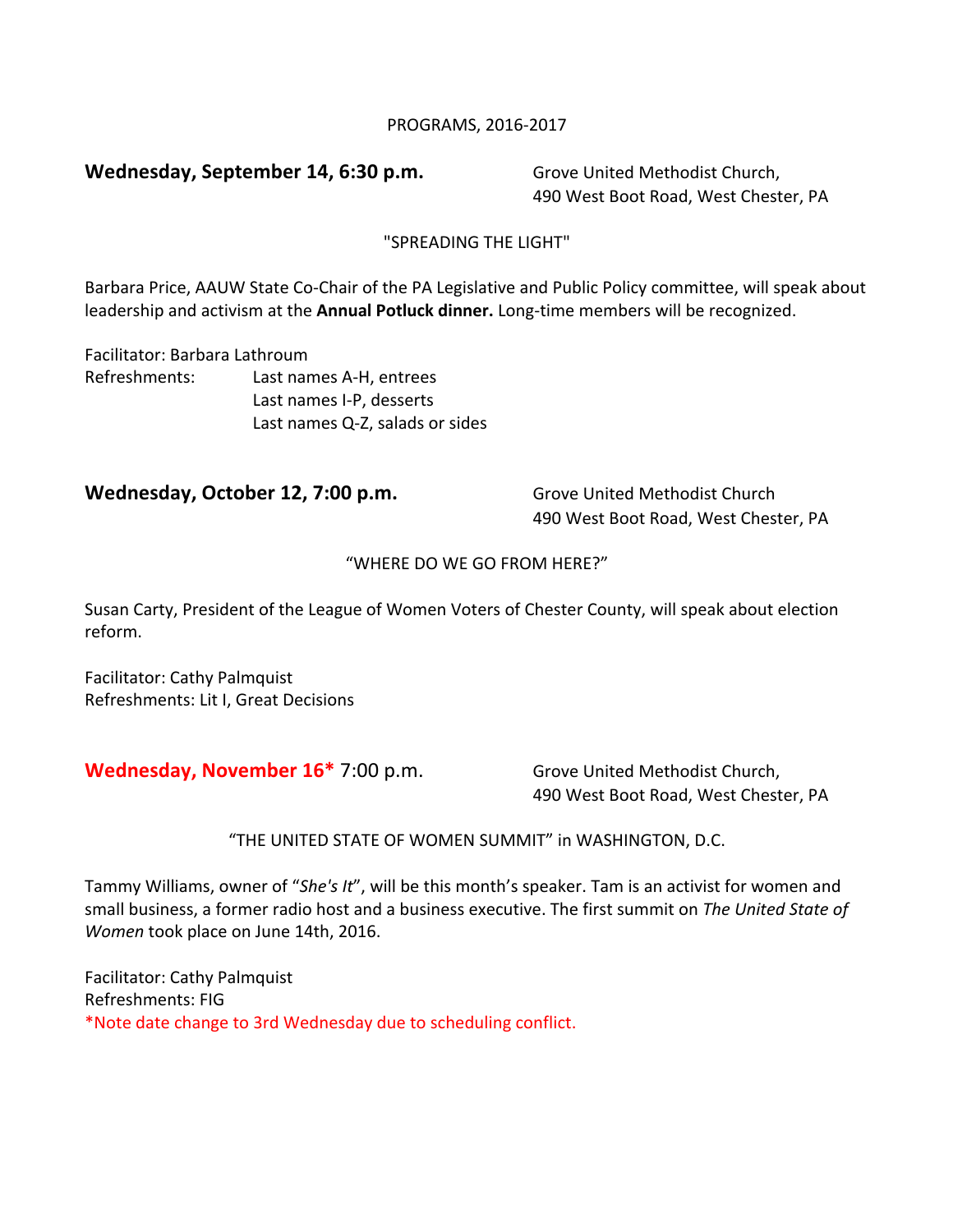**Sunday, December 11, 2:00 p.**m. Terry and Tom Houle's House

310 William Salesbury Drive Downingtown, Pa. 19335

### **HOLIDAY GET-TOGETHER**

We will celebrate the holidays at the home of Terry Houle. Please see newsletter/website for further information.

# **Refreshments: All members**

# **Wednesday, January 11, 7:00 p.m.** Grove United Methodist Church,

490 West Boot Road, West Chester, PA

### "STEM OPPORTUNITIES FOR GIRLS IN CHESTER COUNTY"

The panel for this month's program will include:

Andrea Vaughn, MEd, CPP, Project Manager, School to Careers of the Chester County Intermediate Unit and **Jennifer Carling** from Advanced GeoServices of West Chester speaking on the Girl Scouts.

Facilitator: Mary Smith Refreshments: Lit. II

# **Saturday, February 11, 10:00 a.m. Group Community Channel Church, Church, Church, Church, Church, Church, Church, Church, Church, Church, Church, Church, Church, Church, Church, Church, Church, Church, Church, Church, C**

490 West Boot Road, West Chester, PA

### "HOT TOPICS IN EDUCATION"

Our own Fran Pierce will be our speaker at the February brunch. Please see the newsletter/website for further information.

Facilitator: Mimi Jones Refreshments: All Members